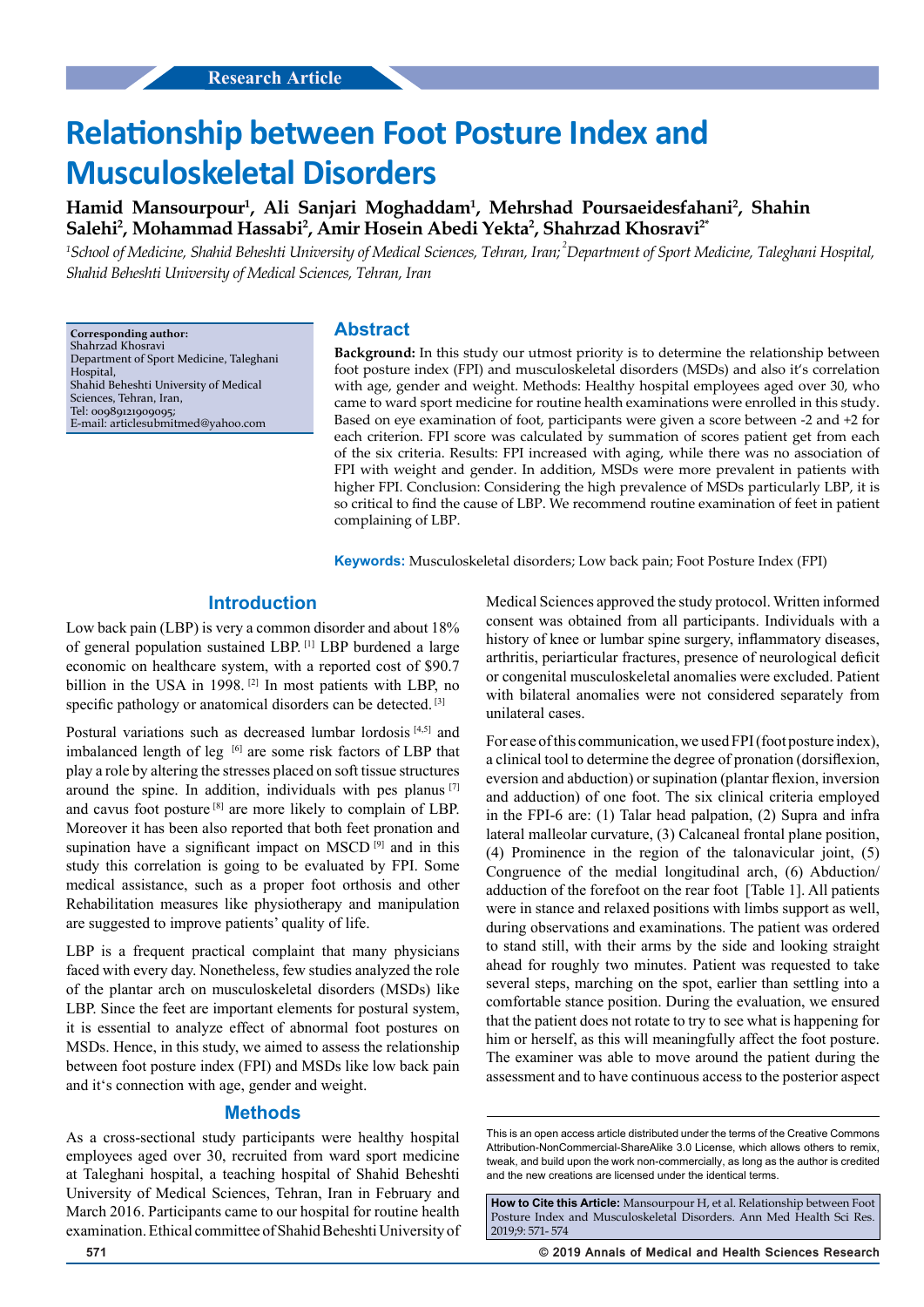of the leg and foot in whole examination. Table 1 shows how to calculate scores that are expressed between -2 and +2 for each FPI criteria. Final FPI score was computed by summation of scores patient get from each of the six criteria.

## **Statistical Analysis**

The continuous and categorical variables are described as mean (SD) and number (percent), respectively. Chi square test was used to test association between categorical variables. Analysis of variance (ANOVA) was applied to compare means of continuous variables based on LFPI score and RFPI score. P-value  $\leq 0.05$  was considered as statistical significance level. All statistical analysis was performed using SPSS version 16.0.

#### **Results**

A total of 309 individuals (233 men and 76 women) were enrolled in this study. The mean age and weight of participants were 41.6 and 80.4, respectively and among them, 31.4% sustained MSDs. LFPI in All patients were given a LFPI score from  $-2$  to  $+3$  and a RFPI score from  $-1$  to  $+3$ . LFPI in 99.4% of patients and RFPI score in 99.7% of patients were between 0 and  $+3$ .

Patients' mean age increased as both LFPI and RFPI increased. According to Left and right FPI scores means age of patients was significantly different between groups (P-value 0.03 and 0.04, respectively). However, there was no significant difference when we compared patients' sex and weight according to both LFPI and RFPI scores. MSDs were more prevalent in individuals with higher LFPI and RFPI scores. For LFPI, 64.6% of participants with MSDs had a score of  $+2$  or  $+3$ , while 32.2% of participants without MSDs had a score of  $+2$  or  $+3$ . For RFPI, 60.8% of participants with MSDs had a score of  $+2$  or  $+3$ , while 32.7% of participants without MSDs had a score of  $+2$  or  $+3$ . Results of chi-square test revealed statistically significant difference between MSDs and both LFPI and RFPI scores (P-value <0.001 for both). Detailed information of patients' characteristics and results of analysis is provided in Table 2 and Table 3.

## **Discussion**

In the present study, we found that FPI increased with aging,

while there was no association of FPI with weight and gender. In addition, MSDs were more prevalent in patients with higher FPI.

We realize that FPI is higher in older patients. Already existed foot anomalies and abnormal foot postures might get worse by aging. Therefore, it is quite predictable that FPI in elders have greater deviation from normal population. This deviation may be irreversible and treatment will be so hard in old patients in comparison to youth or children.

Connection between FPI and sex has been found in some studies. [10,11] The information about relationship between gender and FPI is limited, but small study population can affect our results.

With respect to MSDs, our results were consistent with results of most previous investigations. [12,13] In one of studies, Rothbart and Estabrook showed that individuals with excessive pronation have higher risk of LBP.<sup>[14]</sup> However, there are literatures that reported the opposite results and demonstrated negative relationship, [11] Roncarati and McMullen in on a survey of 674 subjects tried to determine risk factors of low back pain in general population. They concluded that there is a negative relationship between pes cavus (high arch) and low back pain, indicating that low back pain subjects tend to have normal longitudinal arches of the feet and that the pes cavus individual has less incidence of low back pain. [8]

In children with foot deformities, MSDs such as spinal and vertebral pains can be avoided by some medical measures like proper foot orthosis and other rehabilitation measures like physiotherapy and manipulation. In children with calcaneovalgus, Mild cases can be treated with stretching exercises performed at each diaper change. Stretching consists of gentle plantar flexion of the foot with mild inversion for a count of 10, repeated three times. In moderate cases or when stretching fails to correct the deformity, splinting or firm, hightop, lace-up shoes that prevent dorsiflexion can be used. For severe deformities, with significant limitation of ankle plantar flexion, serial mobilization casting is performed until corrected, followed by nightly maintenance use of a bivalved cast or

| Table 1: Criteria for calculation of FPI score.                    |                                                                                 |                                                                                                 |                                                              |                                                                             |                                                                                                   |  |  |  |
|--------------------------------------------------------------------|---------------------------------------------------------------------------------|-------------------------------------------------------------------------------------------------|--------------------------------------------------------------|-----------------------------------------------------------------------------|---------------------------------------------------------------------------------------------------|--|--|--|
| <b>FPI criteria</b>                                                | <b>Score</b>                                                                    |                                                                                                 |                                                              |                                                                             |                                                                                                   |  |  |  |
|                                                                    | -2                                                                              | -1                                                                                              | 0                                                            | $+1$                                                                        | $+2$                                                                                              |  |  |  |
| Talar head palpation                                               | Talar head palpable on<br>lateral side/but not on<br>medial side                | Talar head palpable on<br>lateral/slightly palpable on<br>medial side                           | Talar head equally<br>palpable on lateral and<br>medial side | Talar head slightly<br>palpable on lateral side/<br>palpable on medial side | Talar head not palpable<br>on lateral side/but<br>palpable on medial side                         |  |  |  |
| Supra and infra lateral malleoli<br>curvature (viewed from behind) | Curve below the malleolus<br>either straight or convex                          | Curve below the malleolus<br>concave, but flatter/more<br>than the curve above the<br>malleolus | Both infra and supra<br>malleolar curves<br>roughly equal    | Curve below the<br>malleolus more<br>concave than curve<br>above malleolus  | Curve below the<br>malleolus markedly more<br>concave than curve<br>above malleolus               |  |  |  |
| Calcaneal frontal plane position<br>(viewed from behind)           | More than an estimated 50<br>inverted (varus)                                   | Between vertical and an<br>estimated 50 inverted<br>(varus)                                     | Vertical                                                     | Between vertical<br>and an estimated 5o<br>everted (valgus)                 | More than an estimated<br>50 everted (valgus)                                                     |  |  |  |
| Prominence in region of TNJ<br>(viewed at an angle from inside     | Area of TNJ markedly<br>concave                                                 | Area of TNJ slightly, but<br>definitely concave                                                 | Area of TNJ flat                                             | Area of TNJ bulging<br>slightly                                             | Area of TNJ bulging<br>markedly                                                                   |  |  |  |
| Congruence of medial<br>longitudinal arch (viewed from<br>inside)  | Arch high and acutely<br>angled towards the posterior<br>end of the medial arch | Arch moderately high and<br>slightly acute posteriorly                                          | Arch height normal and<br>concentrically curved              | Arch lowered with some<br>flattening in the central<br>position             | Arch very low with severe<br>flattening in the central<br>portion - arch making<br>ground contact |  |  |  |
| Abduction/adduction of forefoot<br>on rearfoot (view from behind)  | No lateral toes visible.<br>Medial toes clearly visible                         | Medial toes clearly more<br>visible than lateral                                                | Medial and lateral toes<br>equally visible                   | Lateral toes clearly<br>more visible than<br>medial                         | No medial toes visible.<br>Lateral toes clearly visible                                           |  |  |  |

FPI foot posture index; TNJ talovavicular joint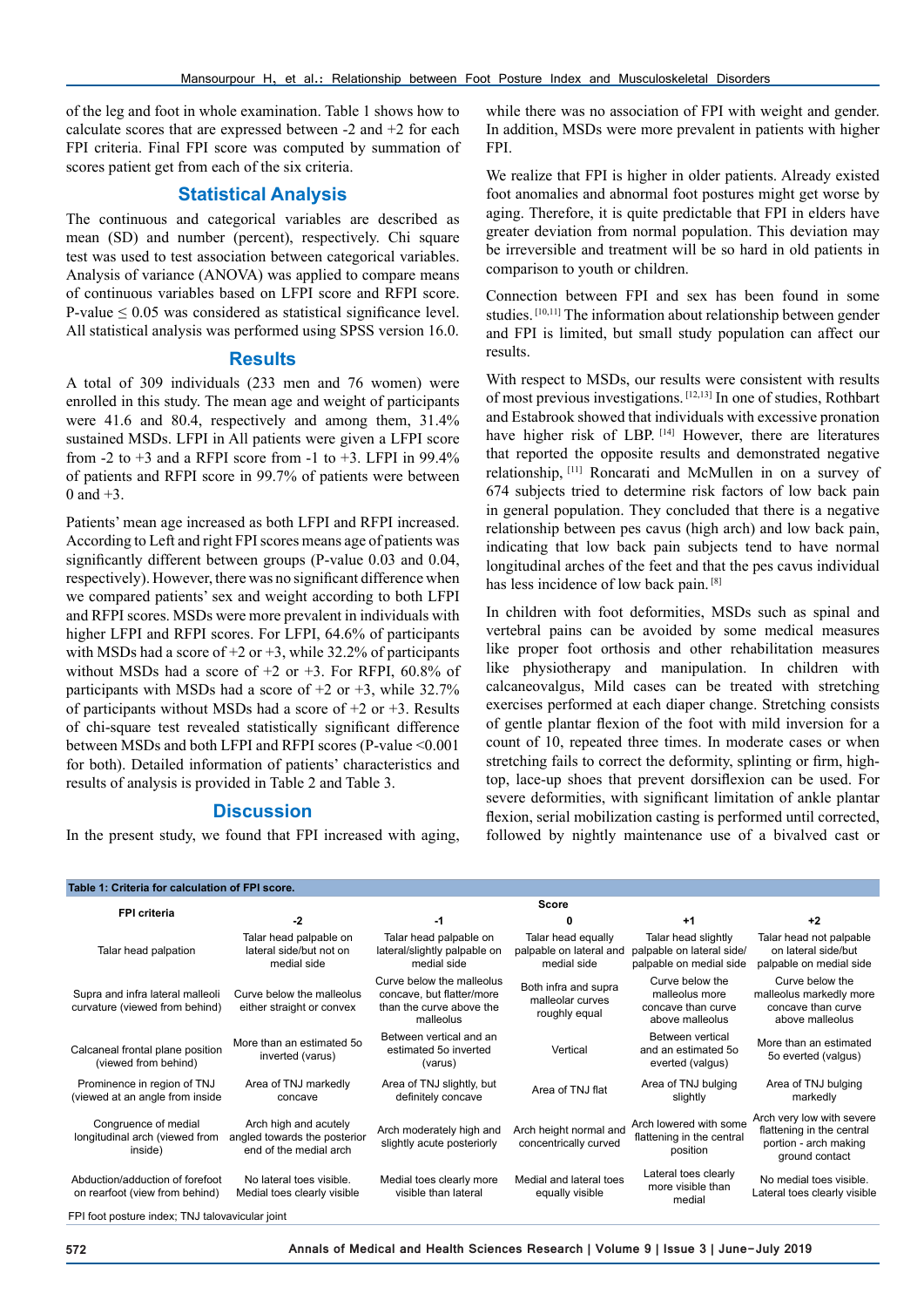| Mansourpour H, et al.: Relationship between Foot Posture Index and Musculoskeletal Disorders |  |
|----------------------------------------------------------------------------------------------|--|
|----------------------------------------------------------------------------------------------|--|

| Table 2: Distribution and comparison of variables based on LFPI score.                              |        |                 |                   |                          |                |                 |                 |                 |         |  |
|-----------------------------------------------------------------------------------------------------|--------|-----------------|-------------------|--------------------------|----------------|-----------------|-----------------|-----------------|---------|--|
| <b>Variables</b>                                                                                    |        |                 | <b>LFPI</b> score |                          |                |                 |                 |                 |         |  |
|                                                                                                     |        | <b>Total</b>    | $-2$              | $-1$                     | 0              | $+1$            | $+2$            | $+3$            | P-value |  |
| No. (%)                                                                                             |        | 309             | 1(0.3)            | 1(0.3)                   | 105 (34)       | 72 (23.3)       | 91(29.4)        | 39(12.6)        |         |  |
| Age (year) $\pm$ SD                                                                                 |        | $41.6 \pm 8.5$  |                   | $\overline{\phantom{a}}$ | $39.9 \pm 7.5$ | $42.7 \pm 9.0$  | $41.6 \pm 8.8$  | $44.3 \pm 8.6$  | 0.03    |  |
| Gender (%)                                                                                          | Male   | 233 (24.6)      |                   | $\overline{\phantom{a}}$ | 76 (32.9)      | 49 (21.2)       | 76 (32.9)       | 30(13)          | 0.12    |  |
|                                                                                                     | Female | 76 (75.4)       |                   | $\overline{\phantom{a}}$ | 29 (38.2)      | 23(30.3)        | 15 (19.7)       | 9(11.8)         |         |  |
| Weight $(kg) \pm SD$                                                                                |        | $80.4 \pm 17.5$ |                   | $\overline{\phantom{a}}$ | $81.1 \pm 17$  | $76.1 \pm 14.1$ | $82.4 \pm 21.8$ | $82.9 \pm 11.3$ | 0.09    |  |
| MSDs(%)                                                                                             | Yes    | 97 (31.4)       |                   | $\overline{\phantom{a}}$ | 5(5.2)         | 29(30.2)        | 41 (42.7)       | 21(21.9)        | < 0.001 |  |
|                                                                                                     | No     | 212 (68.6)      |                   | $\overline{\phantom{a}}$ | 100(47.4)      | 43 (20.4)       | 50(23.7)        | 18(8.5)         |         |  |
| LFPI: Left Foot Posture Index; SD: Standard Deviation; Kg: Kilogram; MSDs: Musculoskeletal Disorder |        |                 |                   |                          |                |                 |                 |                 |         |  |

| Table 3: Distribution and comparison of variables based on RFPI score. |        |                                                                                                       |                          |                 |                 |                 |                 |         |
|------------------------------------------------------------------------|--------|-------------------------------------------------------------------------------------------------------|--------------------------|-----------------|-----------------|-----------------|-----------------|---------|
| <b>Variables</b>                                                       |        | <b>Total</b>                                                                                          |                          |                 | P-value         |                 |                 |         |
|                                                                        |        |                                                                                                       | -1                       | 0               | $+1$            | $+2$            | $+3$            |         |
| No. (%)                                                                |        | 309                                                                                                   | 1(0.3)                   | 107 (34.6)      | 73 (23.6)       | 89 (28.8)       | 39(12.6)        |         |
| Age (year) $\pm$ SD                                                    |        | $41.6 \pm 8.5$                                                                                        | $\overline{\phantom{a}}$ | $39.8 \pm 7.5$  | $42.4 \pm 8.9$  | $42.3 \pm 9.0$  | $43.6 \pm 8.7$  | 0.04    |
| Gender (%)                                                             | Male   | 233 (75.4)                                                                                            | $\overline{\phantom{a}}$ | 78 (33.5)       | 51(21.9)        | 74 (31.8)       | 30(12.9)        | 0.21    |
|                                                                        | Female | 76 (24.6)                                                                                             | $\overline{\phantom{a}}$ | 29 (38.7)       | 22(29.3)        | 15(20)          | 9(12.9)         |         |
| Weight $(kq) \pm SD$                                                   |        | $80.4 \pm 17.5$                                                                                       | $\overline{\phantom{a}}$ | $81.5 \pm 17.3$ | $76.1 \pm 14.1$ | $82.7 \pm 21.8$ | $83.4 \pm 11.1$ | 0.07    |
| $MSDs$ $(\%)$                                                          | Yes    | 97 (31.4)                                                                                             | $\overline{\phantom{a}}$ | 7(7.2)          | 31 (32)         | 40 (41.2)       | 19 (19.6)       |         |
|                                                                        | No     | 212 (68.6)                                                                                            | $\overline{\phantom{a}}$ | 100(47.4)       | 42 (19.9)       | 49 (23.2)       | 20(9.5)         | < 0.001 |
|                                                                        |        | RFPI: Right Foot Posture Index; SD: Standard Deviation; Kg: Kilogram; MSDs: Musculoskeletal Disorders |                          |                 |                 |                 |                 |         |

splinting of the posterior aspect of the leg for a two- to 10 week course. [15] Treatment for pronation in children depends on the child's age and level of pronation. Examples of treatments include braces to wear at night, custom-made orthotic inserts and exercises to reduce pronation. In many cases, orthotic inserts are the chief method used to train the foot to keep it from pronating.

## **Conclusion and Limitations**

On the other hands, in adults with MSDs who are referring to therapeutic clinics both feet should be examined. In the event of problem, they may need medical assistance, such as a proper foot orthosis and other measures to treat and improve patients' quality of life. For treatment of excessive supination or pronation clinicians advise patient's shoes that designed for pronators or supinators. As well as, physical therapy that strengthen the muscles of the legs and feet can help patients.

This study had some limitations. First, we had a small sample size. Second, this is a cross sectional study that cannot predict causality. Finally, we could not evaluate all risk factors of MSDs. Considering the high prevalence of MSDs such as LBP, it is so critical to find the cause of LBP. We found that patients with higher FPI are more likely to have MSDs and LBP. Therefore, we recommend routine examination of feet in patient complaining of LBP.

# **Conflict of Interest**

The authors disclose that they have no conflicts of interest..

### **References**

- 1. Hoy D, Brooks P, Blyth F, Buchbinder R. The epidemiology of low back pain. Best Practice & Research Clinical Rheumatology. 2010;24:769-781.
- 2. Luo X, Pietrobon R, Sun SX, Liu GG, Hey L. Estimates and patterns of direct health care expenditures among individuals with back pain in the United States. Spine. 2004;29:79-86.
- 3. Deyo RA, Weinstein JN. Low back pain. The New England Journal of Medicine. 2001;344:363-370.
- 4. Barrey C, Jund J, Noseda O, Roussouly P. Sagittal balance of the pelvis-spine complex and lumbar degenerative diseases. A comparative study about 85 cases. European Spine Journal: Official Publication of the European Spine Society, The European Spinal Deformity Society, and The European Section of the Cervical Spine Research Society. 2007;16:1459-1467.
- 5. Jackson RP, McManus AC. Radiographic analysis of sagittal plane alignment and balance in standing volunteers and patients with low back pain matched for age, sex, and size. A prospective controlled clinical study. Spine. 1994;19:1611-1618.
- 6. Giles LG, Taylor JR. Low-back pain associated with leg length inequality. Spine. 1981;6:510-521.
- 7. Kosashvili Y, Fridman T, Backstein D, Safir O, Bar Ziv Y. The correlation between pes planus and anterior knee or intermittent low back pain. Foot & Ankle International. 2008;29:910-913.
- 8. Roncarati A, McMullen W. Correlates of low back pain in a general population sample: a multidisciplinary perspective. Journal of Manipulative and Physiological Therapeutics. 1988;11:158-164.
- 9. Golightly YM, Hannan MT, Dufour AB, Hillstrom HJ, Jordan JM. Foot disorders associated with overpronated and oversupinated foot function: The Johnston County Osteoarthritis Project. Foot Ankle Int. 2014;35:1159-1165.
- 10. Menz HB, Dufour AB, Riskowski JL, Hillstrom HJ, Hannan MT. Foot posture, foot function and low back pain: the Framingham Foot Study. Rheumatology (Oxford, England). 2013;52:2275-2282.
- 11. Redmond AC, Crane YZ, Menz HB. Normative values for the Foot Posture Index. Journal of Foot and Ankle Research. 2008;1:6.
- 12. Golightly YM, Dufour AB, Hannan MT, Hillstrom HJ, Katz PP, Jordan JM. Leg muscle mass and foot symptoms,